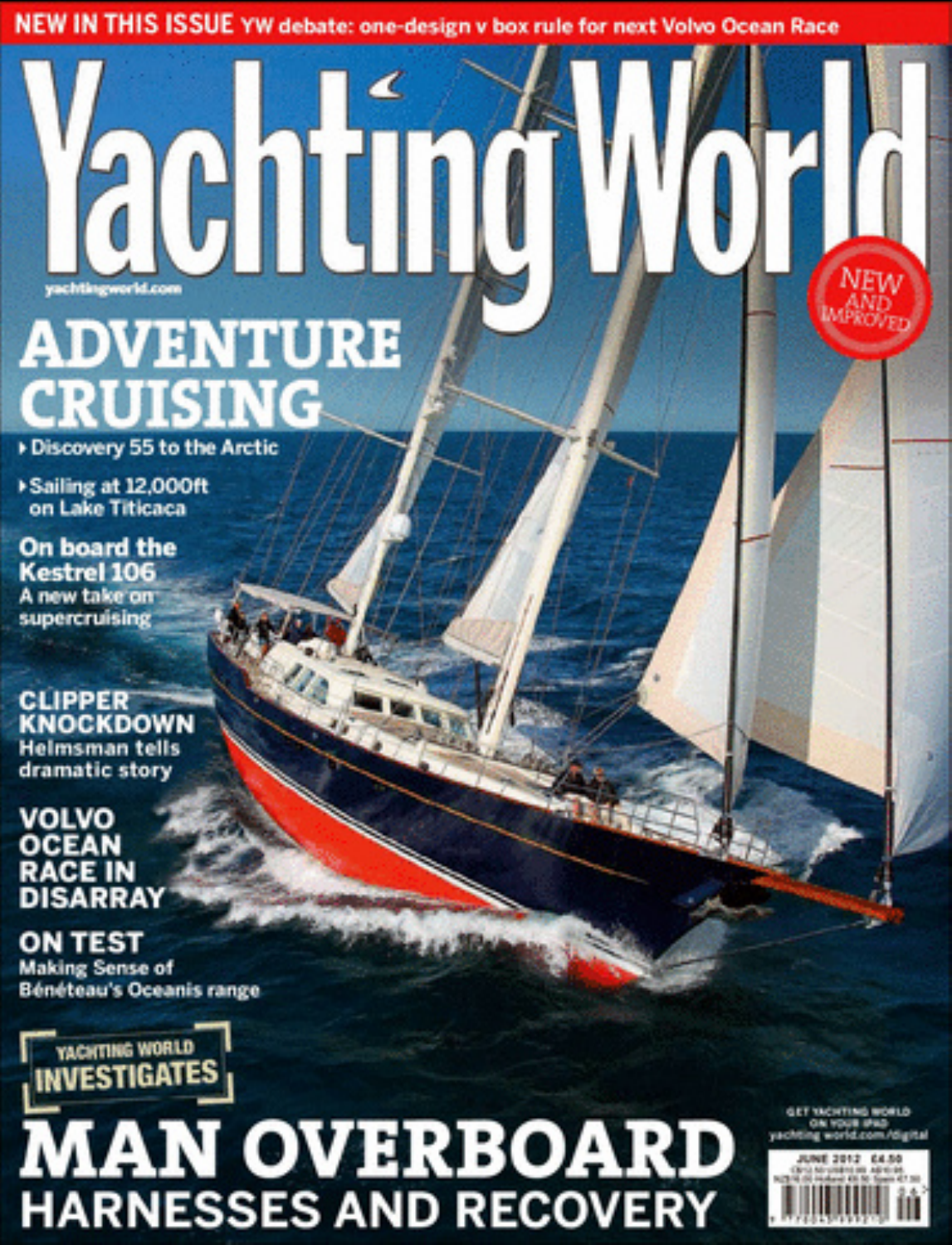

## **Helping hands across the sea to Senegal**

An Italian yacht designer is behind two projects to introduce seaworthy self-build multihull kits to poor communities in developing countries

U sing materials that are quick and easy to assemble and designs such as the Mirror dinghy, the costs of owning and maintaining a boat have been slashed in the developed world.

Yet the concept has never really travelled. They haven't created more affordable, seaworthy fishing boats in poor countries, despite the success of aid projects in India and Indonesia to replace fishing boats lost in the 2004 Asian tsunami.

Italian yacht designer Paolo Lodigiani is convinced of the potential, however. Thanks to his efforts, sustainable boatbuilding projects in Senegal and Bolivia now provide ongoing tourist businesses. His projects are a real inspiration.

Most of the work of Lodigiani and his team is in yacht design. His company design one-off yachts and they created a wooden daysailer called the Ninfa, which is built in

Turkey. They also sell homebuild kit boats. Yet Lodigiani. author of several books on yacht construction and design, also has a particular interest in ancient traditional sailing craft and recognises some of their features in native boats today.

This blend of interests led Lodigiani to think that kit boats might provide a livelihood in those areas that were developing adventure or ecological tourism. They would offer a two-pronged business, providing employment in boatbuilding and an opportunity for fishermen to make a more dependable and less dangerous living by taking tourists sightseeing or fishing.

"I've known Africa for a long time. I lived there 20 years ago and I always missed it," Lodigiani says. "A decade ago I went to Senegal and I made some small investments in local firms. I decided to build boats that could be rented to tourists."



**^ Above: Paolo Lodigiani, Italian designer who took his kit boats to Senegal and Bolivia**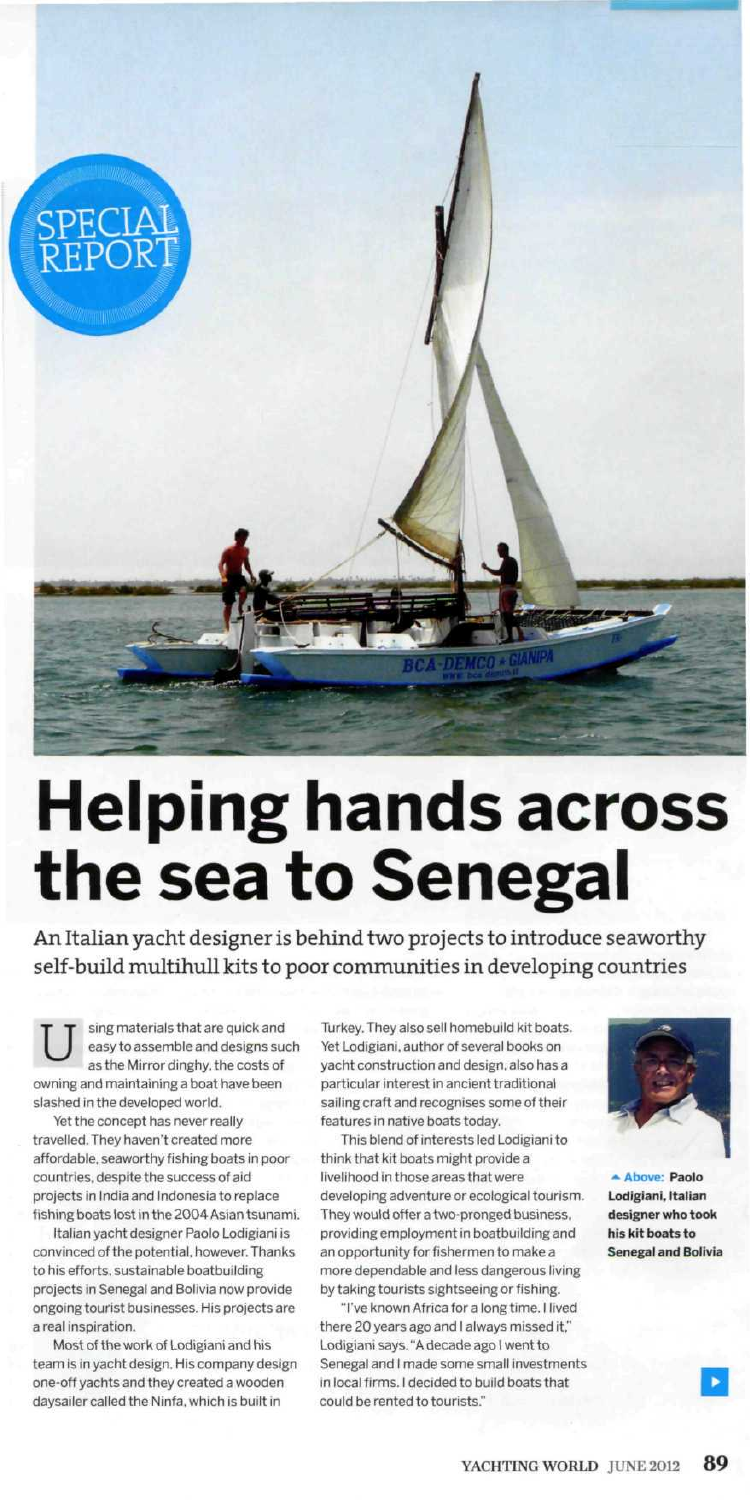## CRUISING

In 2009. he set up a company called Gianipa to begin building. The original idea was a three-month project to build a sailing catamaran and two trimarans from plywood kits at Sine Saloum. 150km from Dakar. Located on a river delta, the area has a large lagoon, numerous islands and mangrove swamps and is a national nature reserve.

Lodigiani's team consisted of two young Italian partners to train and supervise eight local boatbuilders.

"There are many traditional pirogues there, about 15-20m with outboard engines, but no sailing boats at all." he says. The pirogues are used for fishing, but are not very seaworthy. "They are very narrow and are quite dangerous, and they can't be adapted to sailing. We wanted to make something different. Our catamarans would be more stable and also have more space."

Lodigiani came up with a design for a similar length cat and two 9.5m trimarans, both made from plywood and epoxy resin.

#### **Challenges**

There were challenges from the start. The boatyard was set up in an abandoned tourist camp. Electricity supply was sporadic and the tools available scarce. The only power tools available were portable drills; all other work had to be done with handtools.

Lodigiani explains: "Electricity is only available at certain times and sometimes it is not on for five hours at a time. But they are very used to this and the Senegalese have a lot of imagination for solving problems.

"They like to have ideas, and it's been a really interesting and amusing project. Working with them has been a real pleasure."

Materials such as resin, plywood and metal fittings had to be imported. But as far as possible Lodigiani's team had everything made in Senegal. "There was no yacht chandler, obviously, but you can have almost anything made. It was more economical and it was logical to see what they were capable of doing."

It turned out craftsmen could turn their hand to almost everything needed. For example, the cleats and other simple deck fittings were made there from wood and the wooden mast was also made on site. "The quality isn't Harken, but you can show them and they'll make it," says Lodigiani.

The sails were also made locally. "We brought in the sailcloth already cut and we asked the village tailor to make the sails." Lodigiani says. "He had never done that kind





of work before - he almost didn't even know what a sail was. But he sewed them in one day. It was quicker than it would have been in Italy and the work was well done."

Getting local people to sail was more problematic, however. "They prefer motor boats to sailing," Lodigiani says. "We've taught them, but they're not really sailors although they have a very good habit, however, of being on the water. They are expert fishermen and they are trying. They'll use the sails downwind, but tacking is quite difficult for them."

When the building projects were finished, Lodigiani continued in 2010 with the building of two of their own design of motor boats, the Sportfish 570. Again the

**•»• Above: The Senegalese workers adapted quickly to the new work of building a sailing catamaran**



idea was to cater to a growing tourism business by building boats on which people could be taken fishing.

Last year the same group diversified again and imported from Italy old or damaged glassfibre boats to repair and refurbish and then sell on in Africa.

What started as a short-term project has gained momentum. "Our long-term aim is to create a small permanent nautical unit in Senegal which could work on construction and repair of boats and eventually be reasonably profitable." says Lodigiani.

"There is such a big problem of unemployment there. In their villages they do small work and sell things, but they don't have full-time employment. I hope to give them more opportunities to work and an economical system."

But he admits it's not easy and. unfortunately, plywood kit boats alone aren't the future - they're too expensive. "The technology is easy and they have learnt quickly, but I doubt that it could

**D** Electricity supply is only available at certain times, but they are very used to this and have a lot of imagination for solving problems  $\blacksquare$